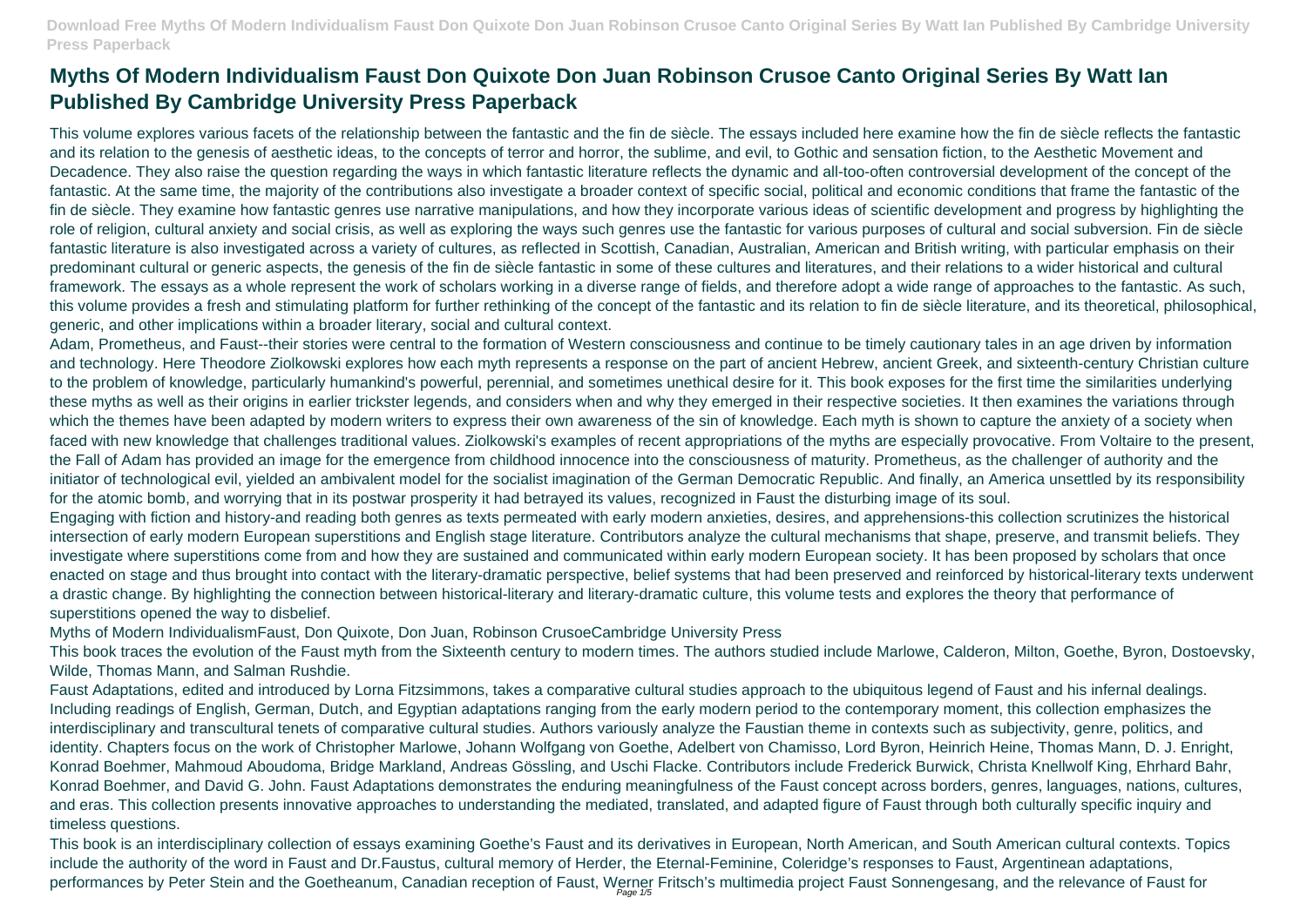## models of artificial intelligence.

Global Crusoe travels across the twentieth-century globe, from a Native American reservation to a Botswanan village, to explore the huge variety of contemporary incarnations of Daniel Defoe's intrepid character. In her study of the novels, poems, short stories and films that adapt the Crusoe myth, Ann Marie Fallon argues that the twentieth-century Crusoe is not a lone, struggling survivor, but a cosmopolitan figure who serves as a warning against the dangers of individual isolation and colonial oppression. Fallon uses feminist and postcolonial theory to reexamine Defoe's original novel and several contemporary texts, showing how writers take up the traumatic narratives of Crusoe in response to the intensifying transnational and postcolonial experiences of the second half of the twentieth century. Reading texts by authors such as Nadine Gordimer, Bessie Head, Derek Walcott, Elizabeth Bishop, and J.M. Coetzee within their social, historical and political contexts, Fallon shows how contemporary revisions of the novel reveal the tensions inherent in the transnational project as people and ideas move across borders with frequency, if not necessarily with ease. In the novel Robinson Crusoe, Crusoe's discovery of 'Friday's footprint' fills him with such anxiety that he feels the print like an animal and burrows into his shelter. Likewise, modern readers and writers continue to experience a deep anxiety when confronting the narrative issues at the center of Crusoe's story.

Satan is not God's enemy in the Bible, and he's not always bad—much less evil. Through the lens of the Old and New Testaments, Erik Butler explores the Devil in literature, theology, visual art, and music from antiquity up to the present, discussing canonical authors (Dante, Milton, and Goethe among them) and a wealth of lesser-known sources. Since his first appearance in the Book of Job, Satan has pursued a single objective: to test human beings, whose moral worth and piety leave plenty of room for doubt. Satan can be manipulative, but at worst he facilitates what mortals are inclined to do anyway. "The Devil made me do it" does not hold up in the court of cosmic law. With wit and surprising examples, this book explains why.

Explores German engagement with the Italian Renaissance in the decades from German unification to the Weimar republic.

Doing Humanities in Nineteenth-Century Germany, edited by Efraim Podoksik, examines the ways in which the humanities were practised by German thinkers and scholars in the long nineteenth century and the relevance of those practices for the humanities today.

Dr Hay is Honorary Senior Research Fellow at the University of Aberdeen. A zoologist by profession, his research has been guided by the hypothesis that religious or spiritual awareness is biologically natural to the human species and has been selected for in the process of organic evolution because it has survival value. Although naturalistic, this hypothesis is not intended to be reductionist with regard to religion. Nevertheless it does imply that all people, including those who have no religious belief, have a spiritual life. His research has included a number of national and in-depth surveys of reports of religious or spiritual experience in the United Kingdom. Individualism as explored in four modern novels: Faust, Don Quixote, Don Juan, and Robinson Crusoe.

Doctor Faustus is a classic; its imaginative boldness and vertiginous ironies have fascinated readers and playgoers alike. But the fact that this play exists in two early versions, printed in 1604 and 1616, has posed formidable problems for critics. How much of either version was written by Marlowe, and which is the more authentic? Is the play orthodox or radically interrogative?

Individualism : the power of a myth -- Becoming a person : the power of symbols -- Conformity and disobedience : the power of the group -- Family matters : the power of social class -- Globalization : the power of capitalism -- From "me" to "we" : the power of collective action.

Early Modern Childhood is a detailed and accessible introduction to childhood in the early modern period, which guides students through every part of childhood from infancy to youth and places the early modern child within the broader social context of the period. Drawing on the work of recent revisionist historians, the book scrutinises traditional historiographical views of early modern childhood, challenging the idea that the concept of 'childhood' didn't exist in this period and that families avoided developing strong affections for their children because of the high death rate. Instead, this book reveals a more intricately detailed character of the early modern child and how childhood was viewed and experienced. Divided into five parts, it brings together the work of historians, art historians and literary scholars to discuss a variety of themes and questions surrounding each stage of childhood, including the household, pregnancy, infancy, education, religion, gender, illness and death. Chapters are also dedicated to the topics of crime, illegitimacy and children's clothing, providing a broad and varied lens through which to view this subject. Exploring the evolution in understanding of the early modern child, Early Modern Childhood is the ideal book for students of the early modern family, early modern childhood and early modern gender. This study explores the reappearance of Gnostic themes across the landscape of European literature and thought and in major works by Thomas Mann Here are case studies in which myths have helped Dr. May's patients make sense out of an often senseless world. It happens almost daily in a therapist's office. A patient, recalling a person, an event, an emotion, quite unexpectedly supplies a link from a life in the present to one of the durable myths of our culture. In this moment, the myth becomes a mirror, revealing to the patient the source of disturbance and pain in a pattern of behavior that often stretches a year or longer. The healing process begins. The myth, "eternity breaking into time" in Rollo Mays's words, becomes the focal point of recovery. Through tracing myths – whether from classical Greece and Dante's Middle Ages, European legend (Faust and the prototype of Sleeping Beauty), or contemporary American life (Jay Gatsby) -- and relating them to the dreams and associations he encounters in his own practice, Dr. May provides meaning and structure for all who seek direction in a morally confusing world. In this, perhaps the finest achievement of a great therapist, Rollo May writes with "the grace, wit, and style: for which he recently received the Gold Medal of the American Psychological Society.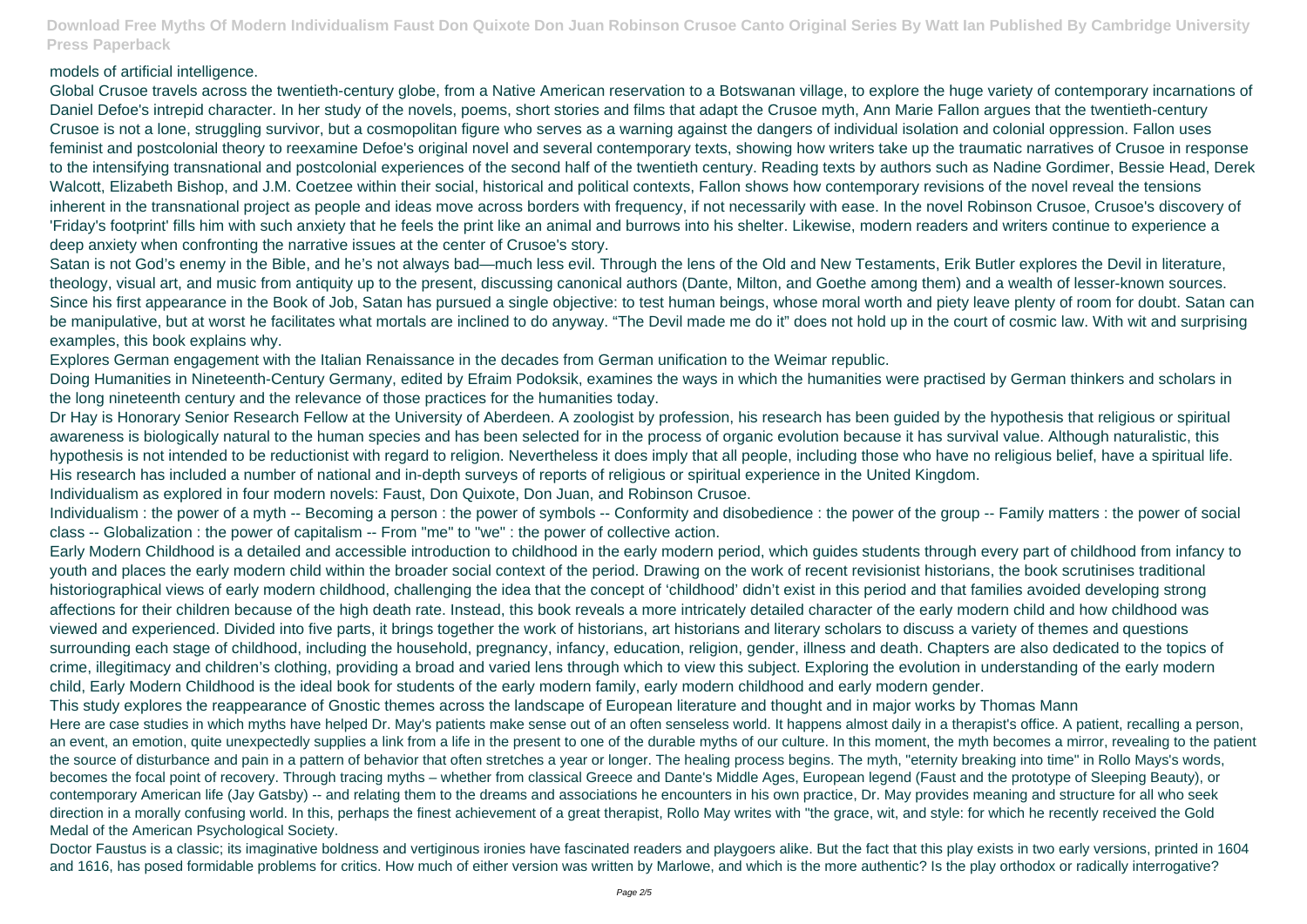Michael Keefer's early work helped to establish the current consensus that the 1604 text was censored and revised; the first Broadview edition, praised for its lucid introduction and scholarship, was the first to restore two displaced scenes to their correct place. All competing editions presume that the 1604 text was printed from authorial manuscript, and that the 1616 text is of little substantive value. But in 2006 Keefer's fresh analysis of the evidence showed that the 1604 quarto's Marlovian scenes were printed from a corrupted manuscript, and that the 1616 quarto (though indeed censored and revised) preserves some readings earlier than those of the 1604 text. This revised and updated Broadview edition offers the best available text of Doctor Faustus in an attractive hardcover binding. Keefer's critical introduction reconstructs the ideological contexts that shaped and deformed the play, and the text is accompanied by textual and explanatory notes and excerpts from sources

The Faustus myth, before being identified as a myth, was the folktale of a man named Faustus who lived in Germany. Underneath the popularity of this myth lies the basic human instinct to trespass the limits of traditional knowledge in pursuit of self-definition, authentic knowledge and power. This search and transgression also involve the desire to exercise the right of making free authentic choices. Faustus represents universal issues that are relevant for all human beings, which explains the reason why he has acquired mythic stature. Indeed, a most persistent myth has evolved, the appeal of which has led one writer after the other to reshape it. After his story became popular, he reappeared, even in contemporary culture, in different art forms such as literature, both high-brow and popular, including comics, the ballet and the opera. The real historical Faustus came onto the scene as a scholar and persistently reappeared in literature assuming different identities which, however, shared basically the same qualities. This book demonstrates and offers different perspectives to versions of the Faustus myth in literature: Christopher Marlowe's The Tragical History of the Life and Death of Doctor Faustus, Goethe's Faust and John Fowles' The Magus. The Faustus Myth is a cycle which starts and ends in tragic circumstances in Christopher Marlowe's Renaissance Faustus, in salvation in Johann Wolfgang von Goethe's Faust, and in meaninglessness, ambiguous collapses in John Fowles' existentialist Nicholas Urfe.

Since its emergence in sixteenth-century Germany, the magician Faust's quest has become one of the most profound themes in Western history. Though variants are found across all media, few adaptations have met with greater acclaim than in music. Bringing together more than two dozen authors in a foundational volume, The Oxford Handbook of Faust in Music testifies to the spectacular impact the Faust theme has exerted over the centuries. The Handbook's three-part organization enables readers to follow the evolution of Faust in music across time and stylistic periods. Part I explores symphonic, choral, chamber, and solo Faust works by composers from Beethoven to Schnittke. Part II discusses the range of Faustian operas, and Part III examines Faust's presence in ballet and musical theater. Illustrating the interdisciplinary relationships between music and literature and the fascinating tapestry of intertextual relationships among the works of Faustian music themselves, the volume suggests that rather than merely retelling the story of Faust, these musical compositions contribute significant insights on the tale and its unrivalled cultural impact.

New scholarship concerning the life of the British novelist augments a critical study of Conrad's early literary development that examines his work in light of nineteenth-century social ethics and such movements as Romanticism and Symbolism

Robinson Crusoe explores Defoe's story, the legend it captured, the universal desire which underlies the myth and a range of modern re-writings which reveal a continued fascination with the problematic character of this narrative. Whether envisaged as an heroic rejection of the old world order, a piece of pre-colonialist propaganda or a tale raising archetypal problems of 'otherness' and 'inequality', the mythic value of Crusoe has become a pretext over many centuries for an examination of some of the fundamental problems of existence. This collection of essays examines, from a wide range of critical and philosophical perspectives, the cultural manifestations of Robinson Crusoe in different centuries, in different media, in different genres. Alexander Pushkin's four compact plays, later known as The Little Tragedies, were written at the height of the author's creative powers, and their influence on many Russian and Western writers cannot be overestimated. Yet Western readers are far more familiar with Pushkin's lyrics, narrative poems, and prose than with his drama. The Little Tragedies have received few translations or scholarly examinations. Setting out to redress this and to reclaim a cornerstone of Pushkin's work, Evodokimova and her distinguished contributors offer the first thorough critical study of these plays. They examine the historical roots and connective themes of the plays, offer close readings, and track the transformation of the works into other genres. This volume includes a significant new translation by James Falen of the plays—"The Covetous Knight," "Mozart and Salieri," "The Stone Guest," and "A Feast in Time of Plague." Jonsson analyzes how Musil explains the foundation of modern theories of subjectivity.

This major interdisciplinary collection captures the vitality and increasingly global significance of the Faust figure in literature, theatre and music. Bringing together scholars from around the world, International Faust Studies examines questions of adaptation, reception and translation centering on Faust discourse in a diversity of cultural contexts, including the Chinese, Japanese, Indian, African, Brazilian and Canadian, as well as the European, British and American. It broadens the field by including studies of lesser known or neglected Faust discourse, including the translation of Goethe's Faust recently attributed to Coleridge, in addition to the canonical.

Law and Literature is the only book-length treatment of a widely popular subject that is drawing considerable academic attention. Leading legal scholar Richard Posner believes that courses and scholarship in law and literature provide an attractive alternative to courses and scholarship in jurisprudence (philosophy of law), especially since the study of literature can assist lawyers and judges by sharpening their rhetorical skills. The revised edition features considerable new material, including a consideration of plagiarism as well as discussions of novels that grapple with issues very pertinent today, such as illegal immigration, global warming, bioterrorism, surveillance, artificial reproduction, and virtual reality. Posner also discusses the role of the law in popular literature, movies, and television.

Literary Narratives and the Cultural Imagination analyzes the cultural imaginaries of the United Kingdom and Spain through their national heroes, King Arthur and Don Quijote, and compares the ways in which they have been constructed as marketing tools.

Every ten years, notoriously eclectic thinker Brian Morris takes a year of sabbatical and launches out into another field about which he knows nothing. In the 1980s it was botany; in the 1990s,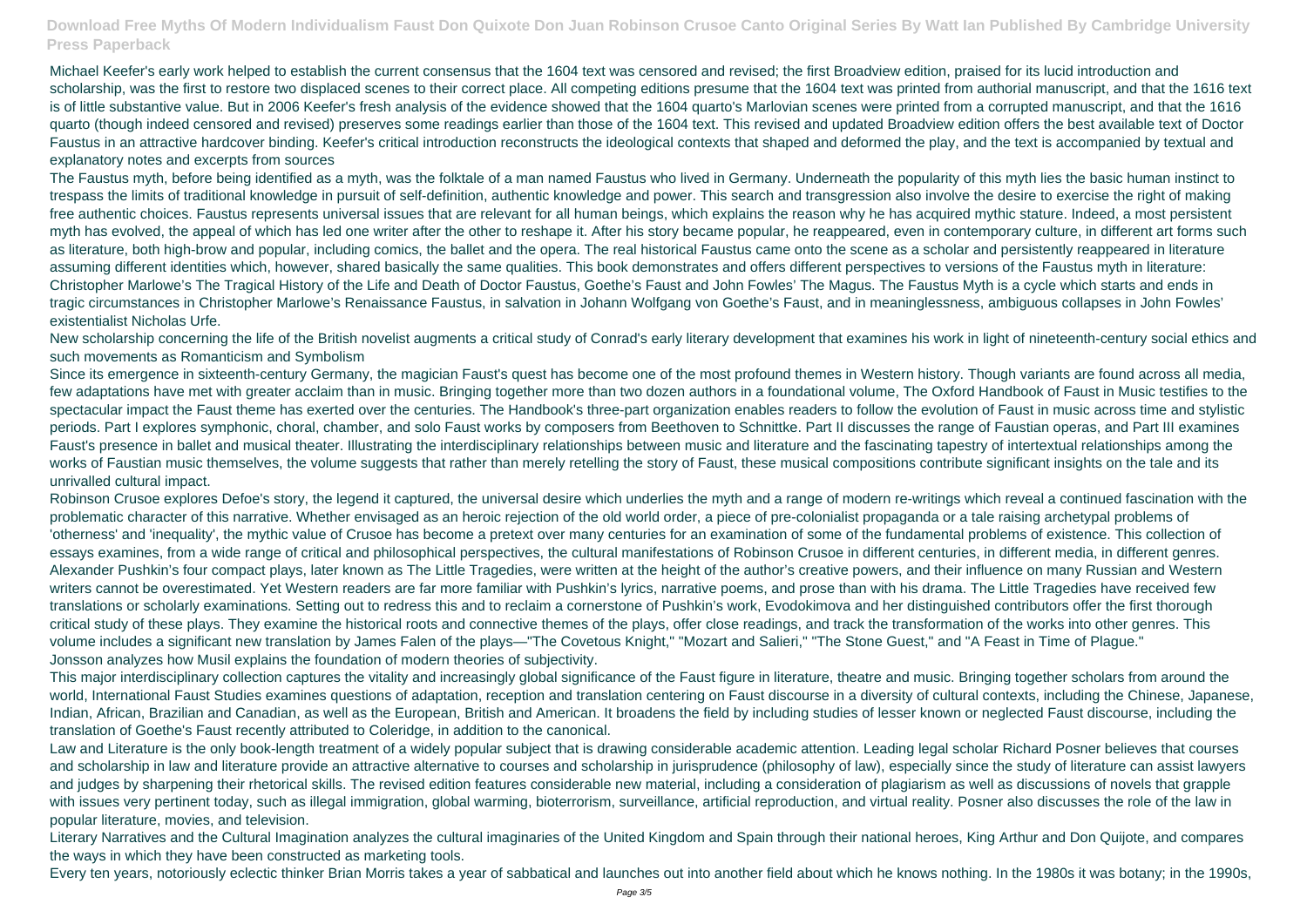zoology; in the 2000s, entomology. The quintessential polymath, Morris has written on his incredible breadth of interests in wide-ranging essays, with subjects ranging from boxing to deep ecology to new-age gurus. Collected here for the first time, Visions of Freedom brings together all of Morris's concise yet diverse essays on politics, history, and ecology written since 1989. It includes book reviews, letters, and articles in the engaging and accessible style for which Morris is known. The thinkers he deals with are as diverse as Thomas Paine to C. L. R. James, from Karl Marx to Krishnamurti, from Max Weber to Naomi Klein. He also delves into the canon of classic anarchist thinkers like Kropotkin, Bakunin, Reclus, Proudhon, and Flores Magnon. Taking a stance against the obscurantism of contemporary academic discourse, Morris' writings demonstrate an interdisciplinary approach that moves seamlessly between topics, developing practical connections between scholarly debates and the pressing social, ecological and political issues of our times.

Goethe's 1832 poem Faust offers a vision of humanity realising freedom and prosperity through transcending natural adversity. Changing European Visions of Disaster and Development returns to Faust as a way of exploring the rise and fall of European humanist aspirations to build free and prosperous national political communities protected from natural disasters. Faust stories emerged in early modern Europe linked to the shaking of the traditional religious and political order, and the pursuit of new areas of human knowledge and activity which led to a shift from viewing disasters as acts of God to acts of nature. Faust's dam building and land reclamation project in Goethe's poem was inspired by Dutch hydro-engineering and in turn inspired others. Faustian dreams of an engineered future were pursued by the American Yugoslav inventor Nikola Tesla and the country of his birth towards establishing its national independence and escaping the fate of being a borderland. Faust remains a compelling reference point to explore European visions of disaster and development. If Faust captured the European spirit of earlier centuries, what is today's outlook? Ambitious Faustian development visions to eradicate natural disasters have been replaced by anti-Faustian risk cosmopolitanism sceptical towards human activity in ways counter to building collective protection from disaster. Tesla's country of birth fears returning to being an insecure borderland of Europe. This powerful and timely book calls for a rekindling of European humanism and Faust's vision of 'free people standing on free land'.

The experience of modernization -- the dizzying social changes that swept millions of people into the capitalist world -- and modernism in art, literature and architecture are brilliantly integrated in this account.

Them Before Us has flipped the script on adult-centric attitudes toward marriage, parenthood, and reproductive technologies by framing these issues around a child's right to be raised by both their mother and father. Set against a backdrop of sound research, the compelling stories throughout each chapter confirm that a child's mental, physical, and emotional well-being depends on being loved by the two people responsible for their existence. It's a paradigm shift that will impact the personal and the political, and reframe every marriage and family conversation across the globe. Them Before Us dispels many prevalent, harmful myths concerning children's rights, such as: • Kids need only love and safety—moms and dads are optional. • Love makes a family—biology is irrelevant. • Marriage is about adults—it has nothing to do with kids. • Children are resilient and will "get over" divorce. • Studies show "no difference" in outcomes for kids with same-sex parents. • Sperm and egg donor kids are fortunate because they are so wanted. • Surrogacy is a great way to help wannabe parents have a baby. • Reproductive technologies are just like adoption. Are you tired of a culture that views adults as victims in family

Faust stories are found across the ages and the arts. From its earliest to most recent expressions, the Faust figure continues to capture our imagination, dealing with problems and themes that are still relevant for a twenty-first century audience. Of the many variations on the Faust-myth, Goethe's remains especially provocative and laden with meaning and is the work most responsible for determining the subsequent character of the Faust archetype. His Faust reflects an individual who asserts, yet wrestles unrelentingly with the futility of faith, the bankruptcy of knowledge, and the loss of meaning. One of the greatest texts of both German and world literature, Faust, Parts I and II, confronts us with pressing questions about rebellion and suffering, faith and its loss, reality and simulation, order and chaos, weakness and power, technology and human improvement. This monograph offers a new interpretation of Goethe's famous play, emphasising its continuing significance today.

Can you recognize an opportunity when it comes your way? Even though the concept seems fairly basic, most people harbor regrets about missed opportunities that in retrospect might have significantly improved their lives. This book will give you the critical tools to sort through the complexities that often obscure the perception of an opportunity and help you take full advantage of what author Donald Morris calls high-end opportunities - pivotal situations that can change your life for the better.Morris begins by developing a model of opportunity in the abstract, analyzing its elements and the contexts and frameworks that affect our recognition of opportunities. Drawing from a wide range of applications, including investing, business, law, criminology, gambling, and even religion, he shows how opportunities can be defined in various contexts. He also examines highly undesirable situations, where opportunity is lacking, such as poverty and historical instances of slavery, to further illustrate, by way of contrast, the defining characteristics of opportunity.How does a significant opportunity differ from a simple option? How does taking advantage of opportunities differ from being an opportunist? Does our ability to predict the future affect our opportunities? What do we mean by equality of opportunity? By addressing these and other probing questions, Morris shows how to develop more critical perceptions of real opportunities.Donald Morris, CPA, Ph.D., is professor of accounting and chair of the Accounting, Finance, and CIS Department at Eastern New Mexico University. The former owner of an accounting firm and a onetime instructor of philosophy, he is the author of Dewey and the Behavioristic Context of Ethics.

In this book, originally published in 2007, Chiara Bottici argues for a philosophical understanding of political myth. Bottici demonstrates that myth is a process, one of continuous work on a basic narrative pattern that responds to a need for significance. Human beings need meaning in order to master the world they live in, but they also need significance in order to live in a world that is less indifferent to them. This is particularly true in the realm of politics. Political myths are narratives through which we orient ourselves, and act and feel about our political world. Bottici shows that in order to come to terms with contemporary phenomena, such as the clash between civilizations, we need a Copernican revolution in political philosophy. If we want to save reason, we need to look at it from the standpoint of myth.